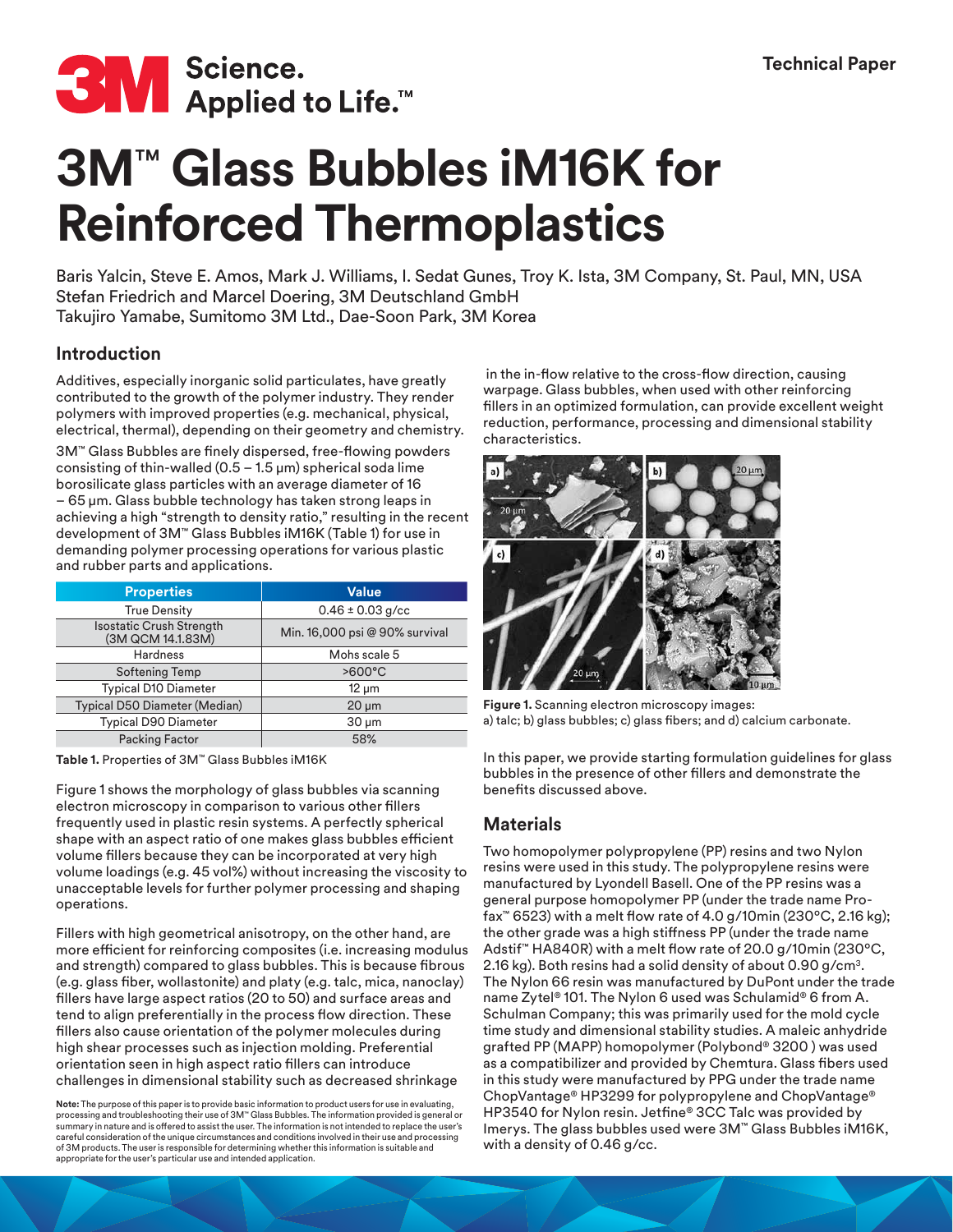## **Processing**

Samples were compounded in a co-rotating intermeshing 1 inch twin screw extruder (L/D: 25) equipped with 7 heating zones (Figure 2). Polymer resin was starve-fed in zone 1 via a resin feeder and passed through a set of kneading blocks to ensure its complete melting before glass bubbles were side fed downstream in zone 4. At the point of glass bubble side feeding as well as for the rest of the downstream processing, high channel depth conveying elements (OD/ID: 1.75) were used. This is an important processing tip for attaining a high survival rate for glass bubbles. Glass fibers were introduced in zone 6 via a volumetric feeder through top feeding ports.



**Figure 2.** Compounding Set-up

Zone 1 was the hopper region and cooled with water. For Nylon (and PP) the temperatures in zones 2 to 7 were set to 250 (180), 280 (220), 280 (220), 280 (220), 280 (220), 280 (220)ºC respectively. The die temperature was set to 280ºC and 220ºC for Nylon and PP, respectively. The screw rotation speed was set to 250 rpm in both cases. The extrudate was cooled in a water bath and pelletized.

All samples were molded using a BOY22D injection molding machine with a 28 mm general purpose barrel and screw manufactured by Boy Machines Inc. A standard ASTM mold with cavities for tensile, flex and impact bar was used for all molded parts.

# **Characterization**

A Micromeritics AccuPyc™ 1330 Helium Gas Pycnometer was used to measure density for all samples. Mechanical properties of the injection-molded composites were measured using ASTM standard test methods listed in Table 2. An MTS frame with a 5kN load cell and tensile and 3 point bending grips were used for tensile and flexural properties, respectively. A Tinius Olsen model IT503 impact tester and its specimen notcher were used to measure room temperature Notched Izod impact strength of the molded parts. A Tinius Olsen MP200 extrusion plastometer was used for melt flow index testing on samples.

| <b>Test (Unit)</b>                     | Abbr.     | ASTM#   |
|----------------------------------------|-----------|---------|
| Tensile Modulus (MPa)                  | ТM        | D-638   |
| Tensile Strength at yield (MPa)        | <b>TS</b> | D-638   |
| Elongation at break (%)                | EL        | D-638   |
| Notched Izod Impact (J/m)              | <b>NI</b> | $D-256$ |
| Flexural Modulus (MPa)                 | FM        | D-790   |
| Flexural Strength at yield (MPa)       | <b>FS</b> | D-790   |
| Melt Index (g/10 min @ 230°C, 2.16 kg) | MI        | D-1238  |

**Table 2.** Property Test Methods

#### **Mold Cycle Time Analysis**

An experimental setup with an IR camera was constructed to measure the effect of 3M™ Glass Bubbles iM16K on the cooling rate of polypropylene in injection molding. Temperature image of the molded samples were taken using a FLIR ThermaCAM™ P65 camera and analyzed by FLIR QuickReport software. Images were always taken at precisely 15 seconds; this interval included mold opening time, part ejection and placing the ejected part in front of the camera in a marked location. This ensured that all parts experienced the same cooling history before their thermal images were taken. An area average temperature was determined on each tensile bar. An average of 10 tensile bars was taken for each formulation. Since thermal imaging cameras work on the principal of thermal emissivity, it was necessary to take into account the thermal emissivity of molded parts for each formulation. This was done by adjusting the thermal emissivity parameter on the IR camera to match the temperature shown on a black material with a known thermal emissivity at 135ºF. Cooling time was determined from the following equation, which is a function of melt, coolant (mold) and ejection temperatures.

Where 
$$
t_c = \frac{h^2}{\pi^2 \alpha} ln \left( \frac{4}{\pi} \frac{T_{melt} - T_{mold}}{T_{eject} - T_{mold}} \right)
$$

 $T_c$ : theoretical minimum cooling time  $\alpha$ : thermal diffusivity

h: thickness of the part T: temperature

of the part

## **Dimensional Stability (Differential Shrinkage)**

Dimensional stability, i.e. differential shrinkage, was evaluated by SKZ Institute (Wurzburg, Germany) in an independent study according to DIN EN ISO 294-4.

## **Results and Discussions**

#### **Glass Bubbles in Unfilled PP**

Let us first review the effect of glass bubbles in the absence of other fillers. Mechanical properties of a low impact general purpose homopolymer PP without (Formula 1) and with glass bubbles at 20 wt% (Formulas 2 and 3) are shown in Table 3. Figure 3 shows a SEM image of PP with 20 wt% loading of glass bubbles iM16K. The difference between Formulas 2 and 3 is the presence of a compatibilizer (MAPP) in Formula 3.

| <b>Property</b>           | <b>Formula 1</b><br><b>PP</b> |      | <b>Formula 2</b><br><b>PP-GB</b> |      | Formula 3<br><b>PP-GB-MA</b> |      |
|---------------------------|-------------------------------|------|----------------------------------|------|------------------------------|------|
|                           | $wt\%$                        | vol% | $wt$ %                           | vol% | $wt\%$                       | vol% |
| <b>PP-General Purpose</b> | 100                           | 100  | 80                               | 69   | 76                           | 65.8 |
| <b>Glass Bubbles</b>      |                               |      | 20                               | 31   | 20                           | 30.8 |
| <b>MAPP</b>               |                               |      |                                  |      | 4                            | 3.4  |
| Density (g/cc)            | 0.9                           |      | 0.785                            |      | 0.785                        |      |
| TS @ RT                   | 30                            |      | 16.1                             |      | 28.7                         |      |
| TS @ 90°C                 | 10.1                          |      | 7.7                              |      | 13.5                         |      |
| TM @RT                    | 1195                          |      | 1974                             |      | 1830                         |      |
| TM @ 90°C                 | 162                           |      | 340                              |      | 300                          |      |
| <b>FS @RT</b><br>37.9     |                               | 32.5 |                                  | 49.2 |                              |      |
| FM @1% secant             | 1063                          |      | 1585                             |      | 1740                         |      |
| NI @ RT                   | 38.5<br>5.8                   |      | 20.9                             |      | 30.3                         |      |
| MI                        |                               |      | 2.6                              |      | 2.6                          |      |

**Table 3.** Properties of General Purpose Homopolymer PP-Glass Bubble Composite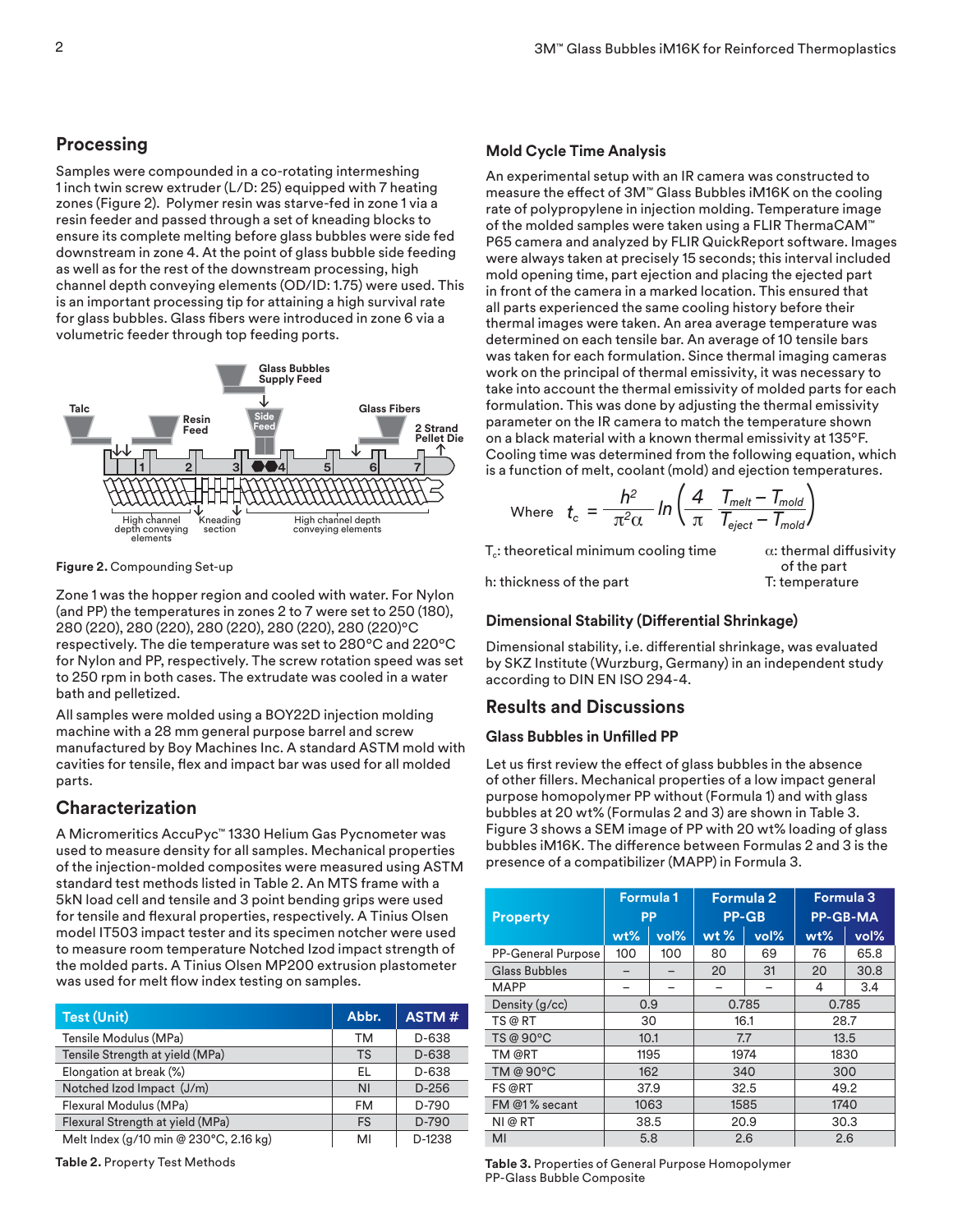The density of polypropylene is reduced from 0.9 g/cc to 0.785 g/cc at 20 wt% (~30 vol%) glass bubble loading while increasing its modulus ~60% (Formula 2). The absence of filler and polymer chain orientation combined with polar glass bubble to nonpolar PP incompatibility results in a decrease of tensile and flexural strength (at yield), as seen in Formula 2. Fortunately, compatibilizers such as maleated PP can increase adhesion between the polar glass and nonpolar PP, similar to that seen in glass fibers, recovering the loss in tensile and flex strength and even exceeding the original values for flexural strength, as seen in Formula 3. Compatibilizers also help recover the decrease in impact strength for low impact homopolymer PP. In high impact copolymer PP, the reduction in impact strength with glass bubbles can be compensated for via the use of various impact modifiers, preferably maleated alpha-olefin copolymers.



**Figure 3.** SEM image of PP with 10 wt% talcand 4 wt% 3M™ Glass Bubbles iM16K

## **Glass Bubbles in Glass Fiber Reinforced PP and Nylon**

The combination of glass fibers and glass bubbles is an excellent solution for highly reinforced plastics with good dimensional stability. However, formula optimization is crucial to attaining acceptable mechanical properties. Tables 4 and 5 show optimized formulation with glass bubbles in glass fiber-reinforced high crystallinity polypropylene (HC-PP) and Nylon 66, respectively. The density was reduced from 1.046 g/cc to 0.927 g/cc in HC-PP while maintaining most of the mechanical properties (Table 4). The flexural modulus was increased 15%. Figure 4 shows an SEM image of this sample.

Table 5 shows 30 wt% glass fiber-reinforced Nylon 66 reformulated with glass bubbles iM16K. It is important to note that glass fiber content is not substantially reduced in the glass bubble-containing formulas in Tables 4 and 5. This is because glass fibers are efficient reinforcers of polymers, i.e. they increase tensile and flex strength more effectively compared to glass bubbles. In addition, in low impact polymers such as homopolymer PP or high crystallinity PP, glass fibers improve the impact strength of the composite since process oriented fibers form a barrier to crack propagation.



**Figure 3.** SEM image of 19 wt% glass fiber, 10 wt% glass bubbles iM16K in PP

|                      |        | <b>Formula 1</b> | <b>Formula 2</b> |       |  |
|----------------------|--------|------------------|------------------|-------|--|
| <b>Property</b>      | $wt\%$ | vol%             | $wt$ %           | vol%  |  |
| HC-PP                | 78     | 91               | 68.36            | 70.14 |  |
| <b>Glass Fiber</b>   | 22     | 9                | 19               | 7.12  |  |
| <b>Glass Bubbles</b> |        |                  | 10               | 20.06 |  |
| <b>MAPP</b>          |        |                  | 2.64             | 2.68  |  |
| Density              |        | 1.046            | 0.927            |       |  |
| TM @ RT              | 4050   |                  | 3960             |       |  |
| FS @ RT              | 100    |                  | 94               |       |  |
| FM @ 1% secant       | 2606   |                  | 3020             |       |  |
| NI(J/m)              |        | 54.5             | 51.8             |       |  |

| Table 4. Properties of High Crystallinity PP-Glass tFiber-Glass Bubble |  |
|------------------------------------------------------------------------|--|
| Composite                                                              |  |

|                 | Formula 1 |      | <b>Formula 2</b> |      | Formula 3 |      |  |
|-----------------|-----------|------|------------------|------|-----------|------|--|
| <b>Property</b> | $wt\%$    | vol% | $wt$ %           | vol% | $wt\%$    | vol% |  |
| Nylon 66        | 70        | 83.9 | 65               | 71.4 | 60        | 60.8 |  |
| Glass Fiber     | 30        | 16.1 | 30               | 14.7 | 30        | 13.6 |  |
| Glass Bubbles   |           |      | 5                | 13.9 | 10        | 25.6 |  |
| Volume % Glass  | 16.1      |      | 28.6             |      |           | 39.2 |  |
| Density (g/cc)  | 1.37      |      | 1.253            |      | 1.152     |      |  |
| FM@RT           | 7370      |      | 7660             |      | 8125      |      |  |
| FS@ RT          | 266       |      | 250              |      | 235       |      |  |
| NI at RT        | 90        |      | 87.5             |      | 78.5      |      |  |

**Table 5.** Properties of Nylon 66 Composite with 30 wt% Glass Fiber and Glass Bubbles

#### **Glass Bubbles in Talc Reinforced PP**

When formulating in polymers containing talc, it is recommended that glass bubbles partially replace talc while maintaining the original volume loading of the resin. Table 6 shows well-balanced mechanical properties when used along with talc.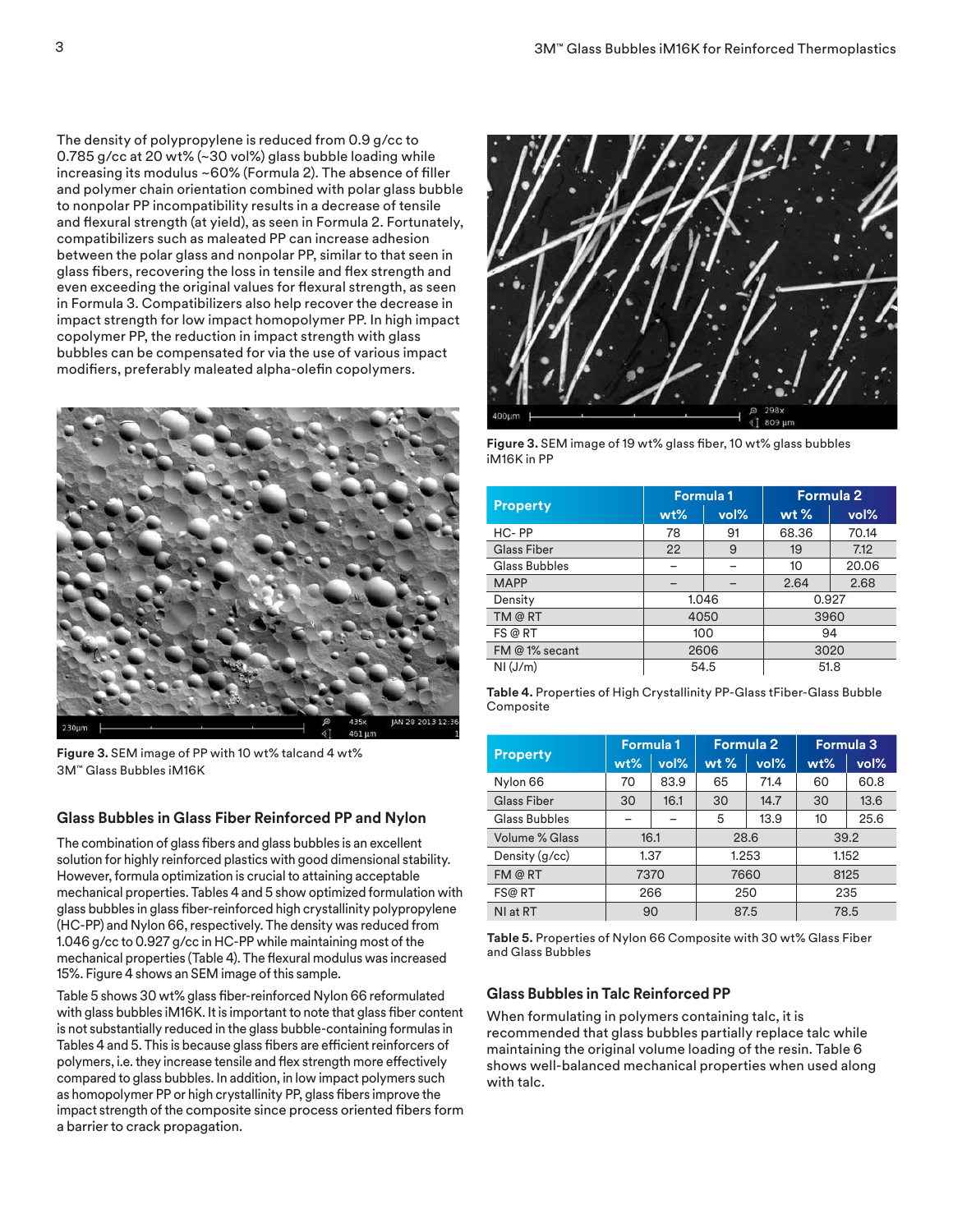| <b>Component</b>     | Formula 1<br><b>PP-T20</b> |      | Formula 2<br><b>PP-T10</b><br>GB4 |       | <b>Formula 3</b><br><b>PP-T10</b><br>GB4-M |       |
|----------------------|----------------------------|------|-----------------------------------|-------|--------------------------------------------|-------|
|                      | $wt\%$                     | vol% | $wt$ %                            | vol%  | $wt\%$                                     | vol%  |
| PP-Homo              | 80                         | 92.5 | 86                                | 88.6  | 83                                         | 85.5  |
| <b>Glass Bubbles</b> |                            |      | 4                                 | 8     | 4                                          | 8     |
| Talc                 | 20                         | 7.5  | 10                                | 3.4   | 10                                         | 3.4   |
| <b>MAPP</b>          |                            |      |                                   |       | 3                                          | 3.1   |
| Density              | 1.046                      |      |                                   | 0.942 |                                            | 0.943 |
| TS @ RT              | 31.7                       |      |                                   | 27    |                                            | 32.7  |
| $EL(\%)$             | 10                         |      | 40                                |       | 12                                         |       |
| TM@RT                | 2110                       |      | 1900                              |       | 1835                                       |       |
| FS @ RT              | 49                         |      | 45                                |       | 50                                         |       |
| FM @1% secant        | 1650                       |      | 1620                              |       | 1620                                       |       |
| ΝI                   | 32                         |      | 28                                |       | 39                                         |       |

**Table 6.** Properties of General Purpose Homopolymer PP-Glass Bubble-Talc Composite

Figure 5 shows a magnified SEM image of PP with 10 wt% talc and 4 wt% glass bubbles. One can clearly see talc platelet edges oriented in the flow direction.



**Figure 5.** SEM image of PP with 10 wt% talc and 4 wt% glass bubbles

## **Improved productivity through faster cooling**

Cooling of injection molded parts is very important to the economics and operation of the molding process. Long cooling times incur additional manufacturing costs and can limit production capacity. Glass bubbles can decrease mold cycle times by causing the parts to cool faster in the mold. Figure 6 shows thermal images of molded PP parts containing various loadings of 3M™ Glass Bubbles iM16K taken 15 seconds after part ejection. The temperature of the ejected part is reduced from 90ºC to 68ºC when the glass bubble loading is increased from 0 to 20 wt%, demonstrating that the parts cool faster with glass bubbles. Reduction in temperature is roughly 1.1ºC per each wt% of glass bubbles added into the formulation. Table 7 shows calculated cooling time to reach an eject temperature of 90ºC as a function of glass bubble loading. We can see in Table 7 that cooling time could be reduced up to 37% by the addition of glass bubbles.

This increased cooling observed in formulations containing glass bubbles can be explained by their effect on the thermal diffusivity of the part. An increased glass bubble weight fraction decreases composite density and composite specific heat capacity, which in turn increases thermal diffusivity and hence cooling rates. Composite density decreases because glass bubbles are lower in density than polymers. Composite specific heat capacity decreases because the specific heat capacity of glass (~750 J/kg K) is lower than that of most thermoplastic materials (1500 to 3500 J/kg K).



**Figure 6.** Thermal images of molded PP parts containing various loadings of 3M™ Glass Bubbles iM16K. Images taken 15 seconds after part ejection.

| <b>Material</b>       | <b>GB</b><br>Loading | Other<br><b>Fillers</b> | <b>Cycle Time</b><br>(sec) | <b>Cycle Time</b><br><b>Reduction</b><br>$(\%)$ |
|-----------------------|----------------------|-------------------------|----------------------------|-------------------------------------------------|
|                       | ∩                    |                         | 16                         |                                                 |
| Unfilled PP           | 5 wt%                |                         | 14.7                       | 8.2                                             |
|                       | 10 wt%               |                         | 13.1                       | 18                                              |
|                       | 20 wt%               |                         | 10                         | 37                                              |
| Glass                 |                      | 15 wt%                  | 16                         |                                                 |
| Fiber-Filled<br>PP    | 5 wt%                | 15 wt%                  | 13.5                       | 15.3                                            |
|                       | 7 wt%                | 18 wt%                  | 12.1                       | 24                                              |
|                       | O                    | 20 wt%                  | 16                         |                                                 |
| <b>Talc-Filled PP</b> | 4 wt%                | 10 wt%                  | 15                         | 6                                               |

**Table 7.** Effect of 3M™ Glass Bubbles iM16K loading on cycle time in various polymer systems

In injection molding, shrinkage and warpage constitute major challenges and can result in decreased productivity. Glass bubbles decrease the degree of shrinkage and warpage observed in parts where high aspect ratio fillers are used. An example is shown in Figure 7 for glass fiber-filled Nylon 6. Due to their isotropic geometry, glass bubbles do not orient in a certain direction and help prevent warpage due to orientation. As shown in Figure 7, Nylon 6 formulated with glass bubbles has the lowest differential shrinkage, followed by the glass bubbles-glass fiber hybrid composite. The highest differential shrinkage was observed in Nylon 6 composite containing 30 wt% glass fiber. Glass bubbles also allow the material to cool homogeneously, preventing differential shrinkage due to uneven solidification of the part.



**Figure 7.** Differential Mold Shrinkage